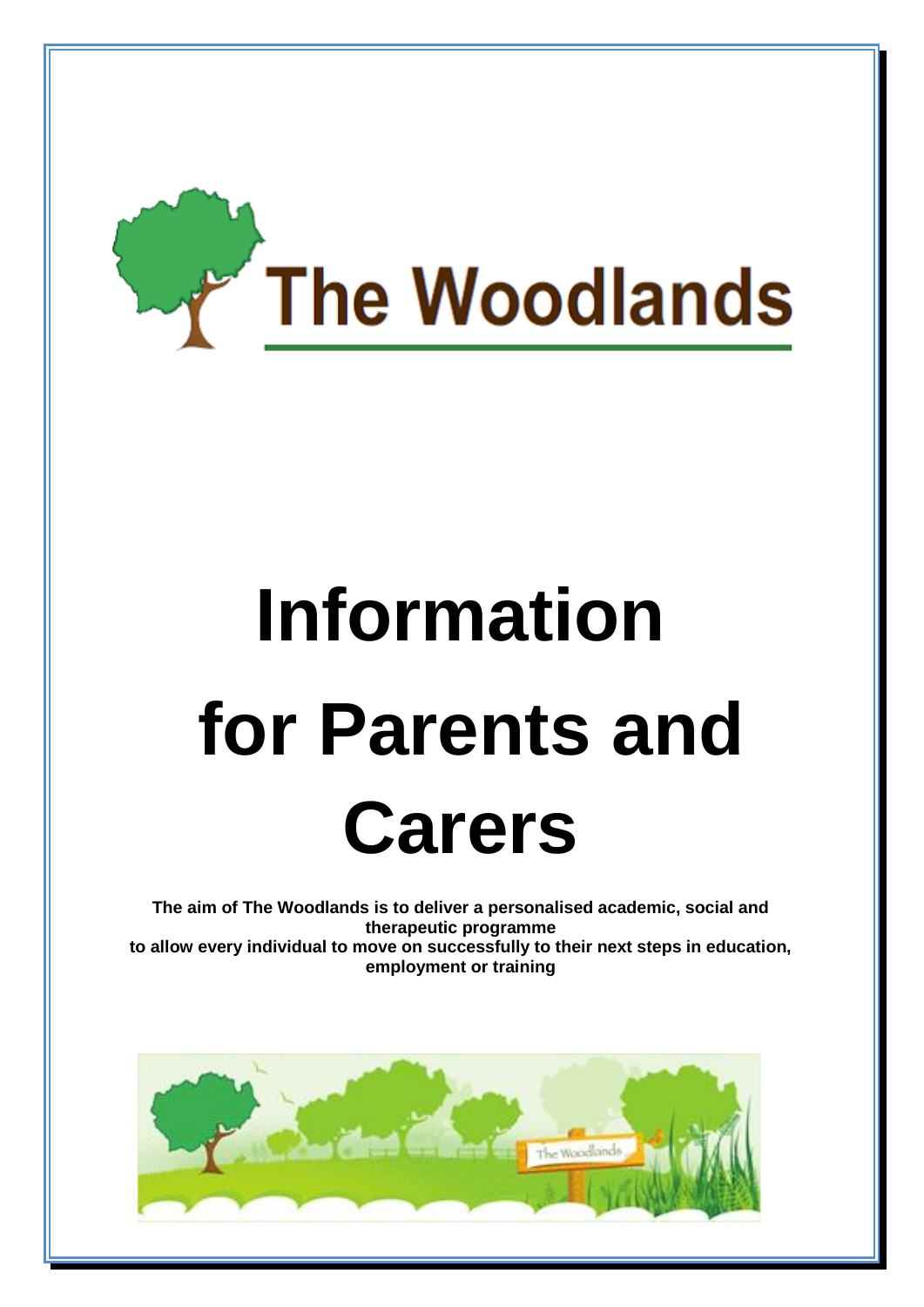## **Introduction**

The Woodlands is Durham's LA's provision for pupils permanently excluded and those who are close to exclusion from the authority's mainstream schools at all Key Stages.

Provision for Key Stages 1, 2 and 3 prioritises a return to the mainstream setting where possible. Provision in KS4 prioritises accreditations for all young people as well as offering a varied vocational curriculum to help them succeed in Post 16

## **Our Aims**

- To provide appropriate short term educational provision, for up to two terms in Key Stage 1, 2 and 3, to pupils who have been permanently excluded.
- To prepare and support pupils in their next step of education, wherever possible in Key Stage 3, pupils should be a return to the mainstream setting
- To provide a provision at Key Stage 4 which prioritises accreditation and prepare pupils for life after they leave The Woodlands.
- To provide a turnaround provision for those pupils who are at risk of permanent exclusion.

#### **These aims will be realised through**

- accessing a child centred, structured environment where students can learn and develop with increased effectiveness
- a thorough identification and assessment of individual needs
- planned programmes of education which respond to those identified individual needs
- access to a broad, balanced, relevant curriculum that supports the personal, social, moral, spiritual, physical and academic development of pupils
- full assessment of progress in learning and recognition of achievement through accreditation
- working in close partnership with parents / carers
- working in close partnership with other key professional agencies
- supporting student transition into the next stage of education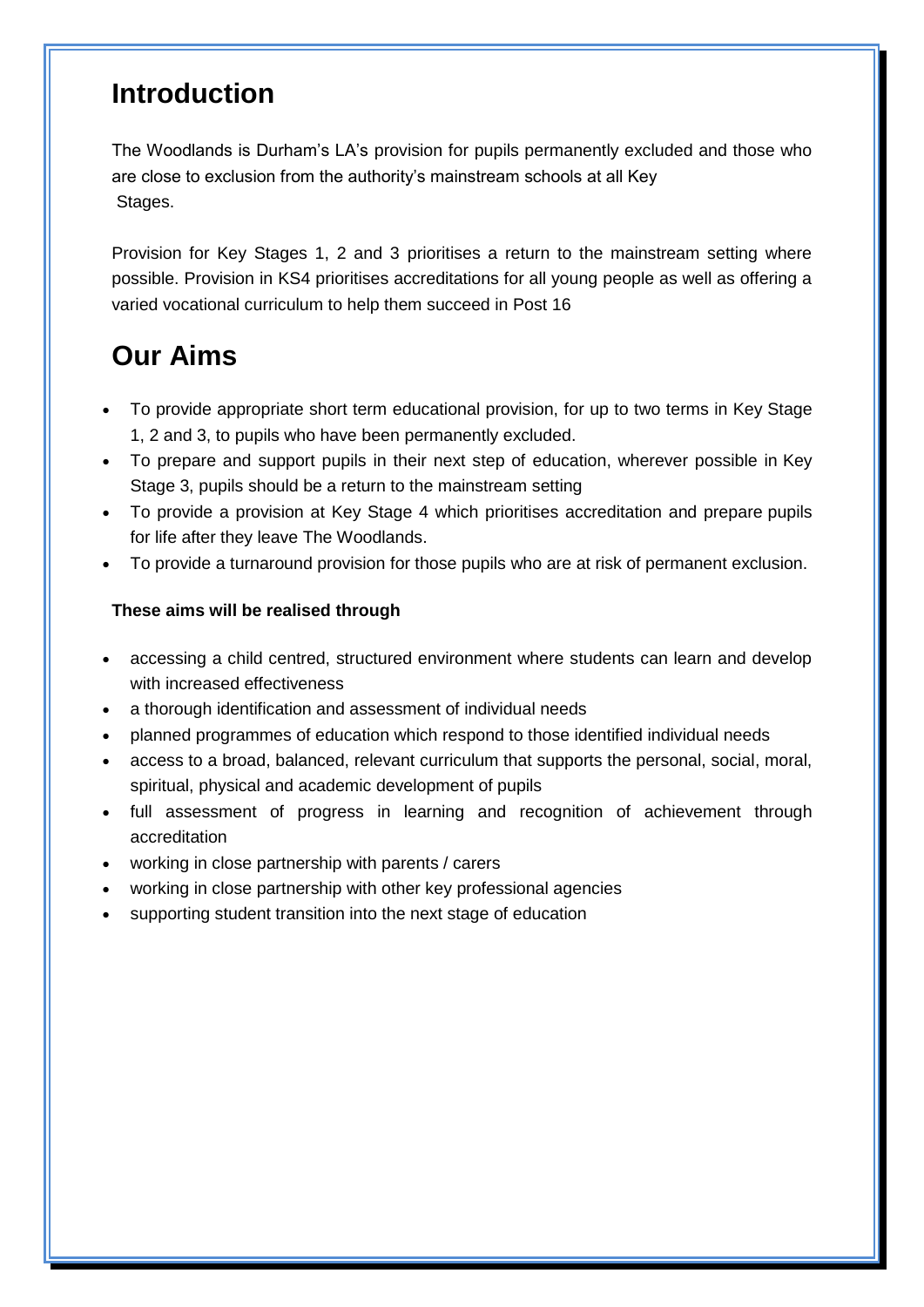#### **The aim of the turnaround programme at The Woodlands is to:**

- Assist in a partnership arrangement that can assess and pull together dynamic responses to improve pupil attainment.
- Offer a pro-active and preventative service of temporary offsite provision with a supported return to school.
- Explore strategies to remove the barriers to learning.
- Develop strategies that enable the young person's learning to be enhanced.
- Identify the pupil's needs and inform referral to other sources of educational support.
- Work in partnership with young person's, parents/carers and associated agencies.
- Provide information, advice and support to colleagues in the mainstream setting.

## **What type of provision do pupils access at The Woodlands ?**

- A behaviour management system that promotes pupils taking responsibility for their own actions.
- Individually relevant targets that are addressed at the end of each session.
- Immediate feedback that gives consequences for positive and negative behaviours.
- A personalised learning environment where a range of academic, social and behavioural needs can be directly addressed.
- Group work and peer support with those experiencing similar difficulties.
- Small group settings that allows a safe and secure way for pupils to re-engage with their learning.
- Continuous support and supervision during the whole school day, to reinforce positive behaviours.
- Reinforcement of positive behaviours
- Specialist contributions towards ongoing assessments.
- Referral to specialist agencies when appropriate.
- Identification of personalised interventions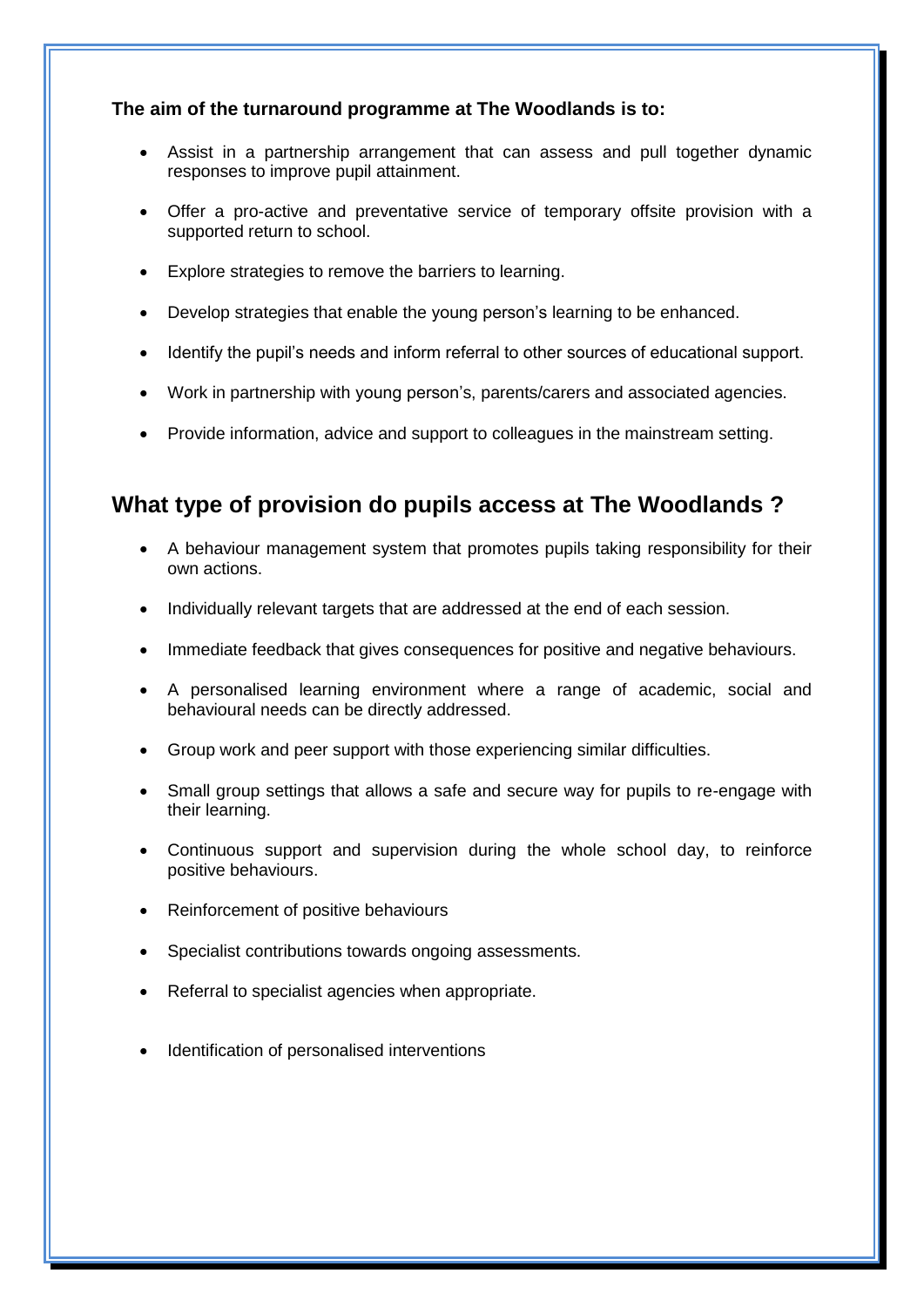#### **SEND**

For all pupils at The Woodlands who have an additional need we:

- $\checkmark$  Value and recognise the expert role families play in their pupil's lives and work closely in partnership with them
- $\checkmark$  Deliver high quality teaching, adapting the curriculum and our resources to ensure pupils can access the learning
- $\checkmark$  Use pupil-friendly weekly targets and needs-based SEND Support Plans
- $\checkmark$  Hold regular pupil progress meetings for staff with the SENDCo, to review pupil, interventions and resources and to adapt provision where necessary
- $\checkmark$  We support our families with pupils with SEND formally through review meetings and informally through our "open door" approach. Families are also advised of other services and organisations which may offer further advice and support
- $\checkmark$  Our Pastoral Mentors and Parent Support Advisor are available to support families
- $\checkmark$  Seek support and advice from outside agencies and other professionals such as Speech and Language Therapy and the Educational Psychology Service to ensure each child's needs are fully identified and understood and to learn from specialists how best to support our SEND pupils
- $\checkmark$  Provide on-going training to teachers, learning support assistants and teaching assistants in meeting pupils' needs in the classroom
- $\checkmark$  Liaise closely with mainstream and specialist schools at transition times to ensure SEND pupil information is clearly communicated and recommendations heard so that the move is as smooth as possible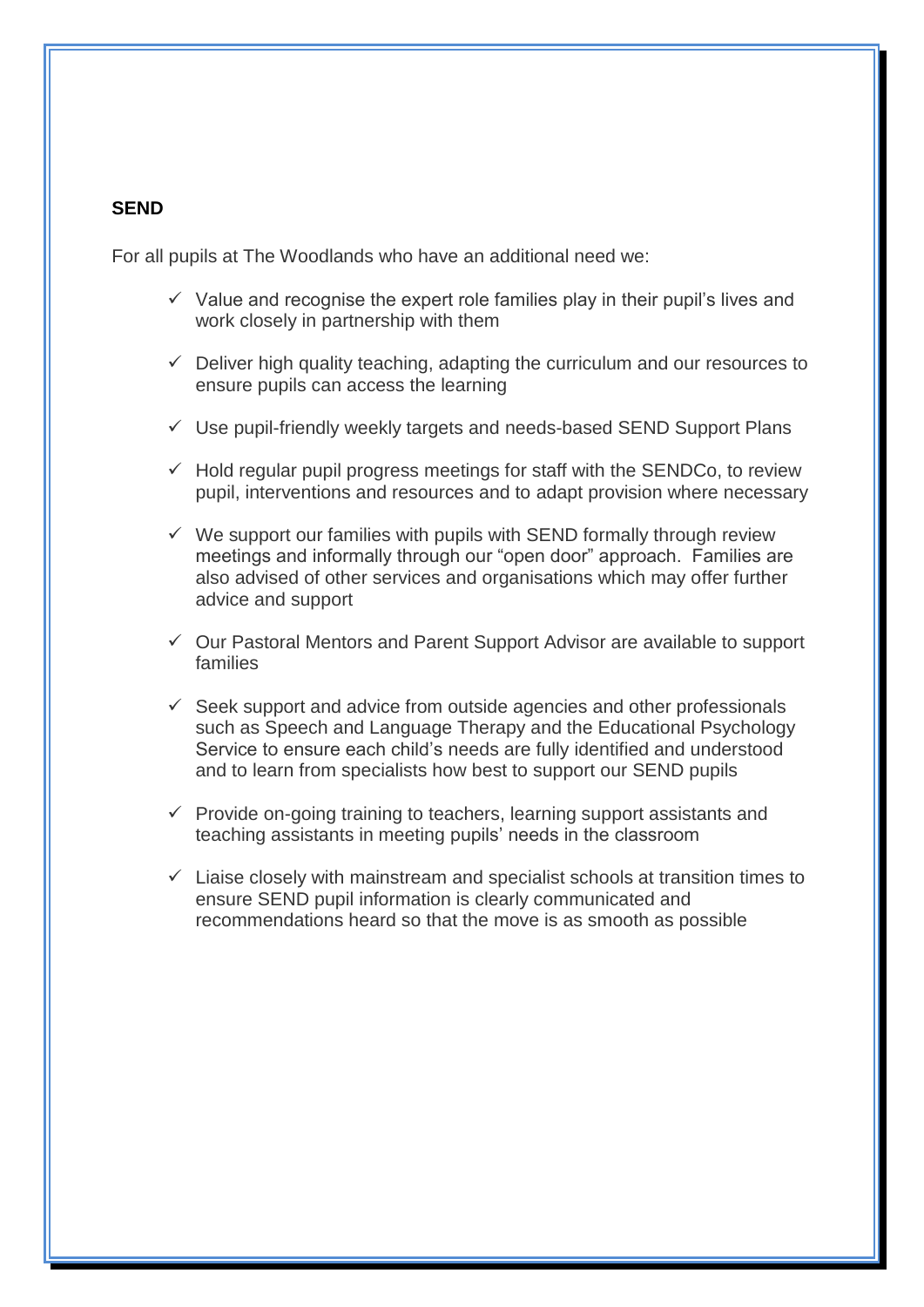The Woodlands is a Restorative school. The aim of restorative practices is to develop the family or school community and to manage conflict by repairing harm and then building or repairing relationships.

Restorative principles will be incorporated into the classrooms including circle time sessions, problem circles, the use of affective statements and questions and a conference approach to manage specific instances of challenging behaviours.

Children are encouraged to own their behaviours and, through discussion, will be made aware of the effects their behaviours have on others around them. They will then be supported in repairing the harm they have caused and the relationships that may have suffered damage.

It is our aim to support the development of Responsible, Creative, Resourceful and Curious children. At The Willows we provide children with opportunities to learn, develop and respond in a variety of ways.

Cornerstones, a creative curriculum, keeps learning flexible and allows the interests and needs of children to be followed and developed.

- Engage
- Develop
- Innovate
- Express

#### **Numeracy and Literacy**

Personalised Learning in Literacy and Numeracy ensures that children have opportunities to revisit past learning, develop new skills and enhance abilities. Regular reviews highlight intervention and support needs.

Children's achievements are celebrated regularly through diaries, newsletters, displays and assemblies.

We want our children to leave school with a 'good heart', sound ethical values and a sense of responsibility combined with the academic and social skills that enable them to make a successful transition into the future. We hope our students will go on to act in ways that benefit themselves, their community and the world at large.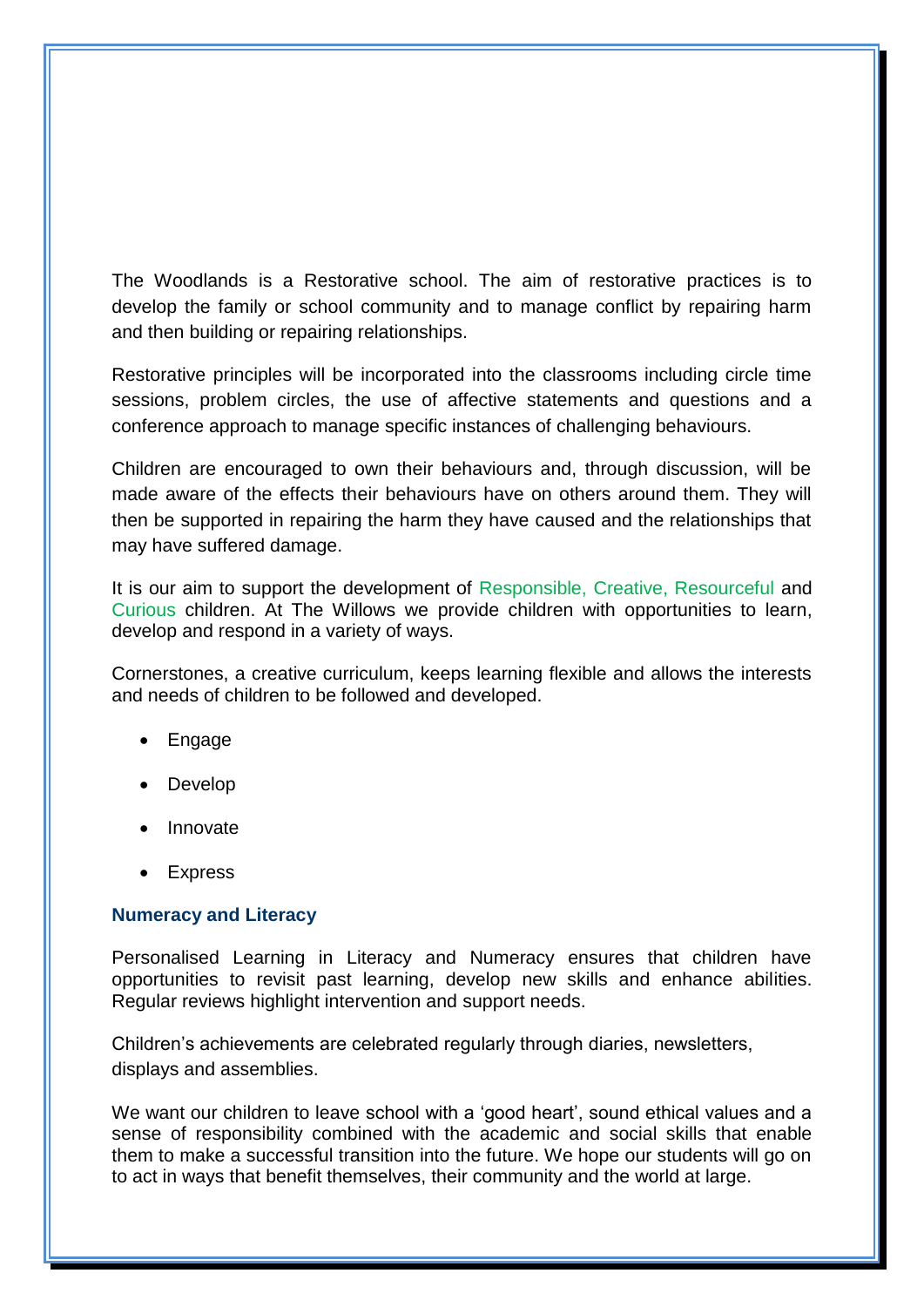## **Teaching and Learning at The Woodlands**

The ethos and atmosphere underpin the agreed aims of the school. Teachers provide a broad and balanced curriculum, which will develop the skills, concepts and knowledge necessary for future learning. All staff, including support staff, work to remove barriers to learning and support the pastoral needs of learners. In the course of their work, staff will contribute to the development of this ethos through:

- Providing a calm, quiet and effective working environment, in which each learner can achieve his or her maximum potential
- Providing a welcoming environment, in which courtesy, kindness and respect are fostered
- Providing positive role models
- Providing a fair and disciplined environment, in line with the Whole School Behaviour Policy
- Maintaining purposeful and informative planning, record-keeping and assessment documents
- Developing links with the wider community
- Valuing and celebrating learners' success and achievements

#### **Core Curriculum**

- Maths
- English
- Science
- $\bullet$  PE
- Curriculum Investigation
- PSHCF
- Careers
- Life Skills
- Geography
- $\bullet$  DT
- Art

#### **Curriculum Enrichment**

Personalised from a range of opportunities:

- Sport
- Right Trax
- Computing
- Hair and Beauty
- Uniformed Services
- **•** Horticulture
- Art
- Animal Care
- Imedia
- Construction
- Craft
- History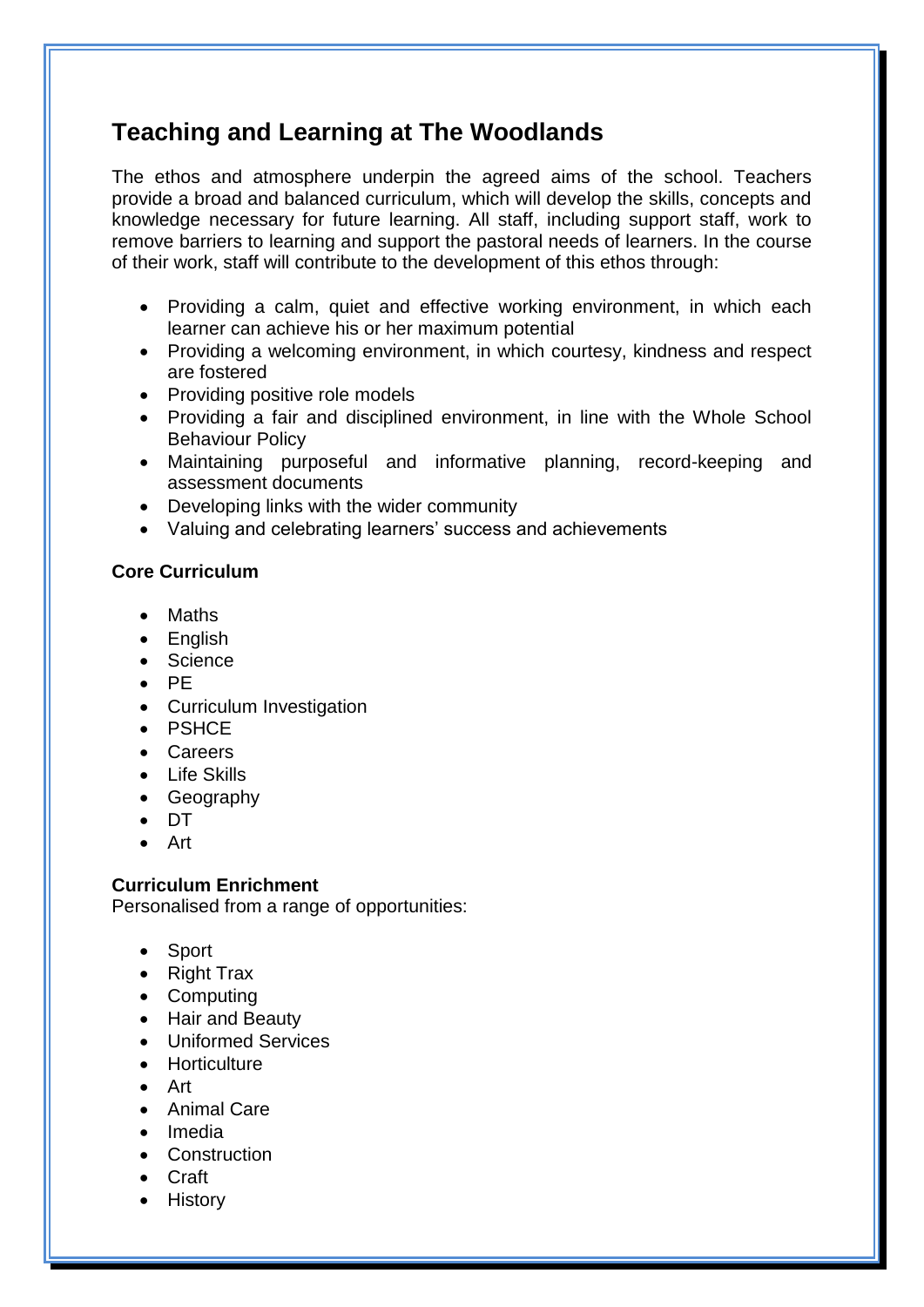**The admission document you are required to sign as part of the Admissions process confirms your acceptance of the Woodland's Policies and Procedures:**

#### **A General Admission Form.**

This provides us with some basic information and contact details. Being able to get messages to you during the working day is particularly important in case the school day doesn't run smoothly or if an emergency occurs. You could leave more than one contact number if you are unsure of who might be able to take our calls.

#### **The Intervention Approval slip.**

If an intervention is required to resolve an issue that has occurred in the Woodlands, parents/carers will be notified and arrangements made to rectify the situation as soon as possible.

#### **Parental Consent / Medical Form EV4**

For offsite visits from school lasting half a day or less, not involving an overnight stay. This includes visits to other educational establishments which return to school before the end of the school day. This form is to acknowledge that you are aware that adventurous activities outside the classroom take place and that you agree to your child being invited to take part in such sessions. Short, on site activities led by Woodlands based staff are covered by this agreement. Information outlining the type of trip will be provided in advance of each event.

#### **Special Needs Assessment Form**.

Special Needs assessment, in some instances, need to be undertaken to help us all identify the kinds of education placement your child requires. This process can be started quite promptly if necessary if you have signed the relevant form.

#### **Handing in of Valuables.**

To aid the smooth running of the day and to prevent bullying incidents, pupils are requested at the start of the morning session to hand in mobile phones, MP3 players and other items they may bring into school. These goods are returned to pupils at the end of each day.

#### **The Administering of Medication.**

The Woodlands has qualified staff who can administer prescribed medicines to pupils. If your child has to take any medication during their time at the Woodlands can you arrange to consult with one of our dedicated trained staff.

#### **School Uniform**

For all pupils, except turnaround pupils, one sweatshirt is provided free of charge by the Woodlands. If you would like to order additional sweatshirts with the school logo on they can be ordered through the school at the cost price of **£7.50 - £8.50** (depending on size)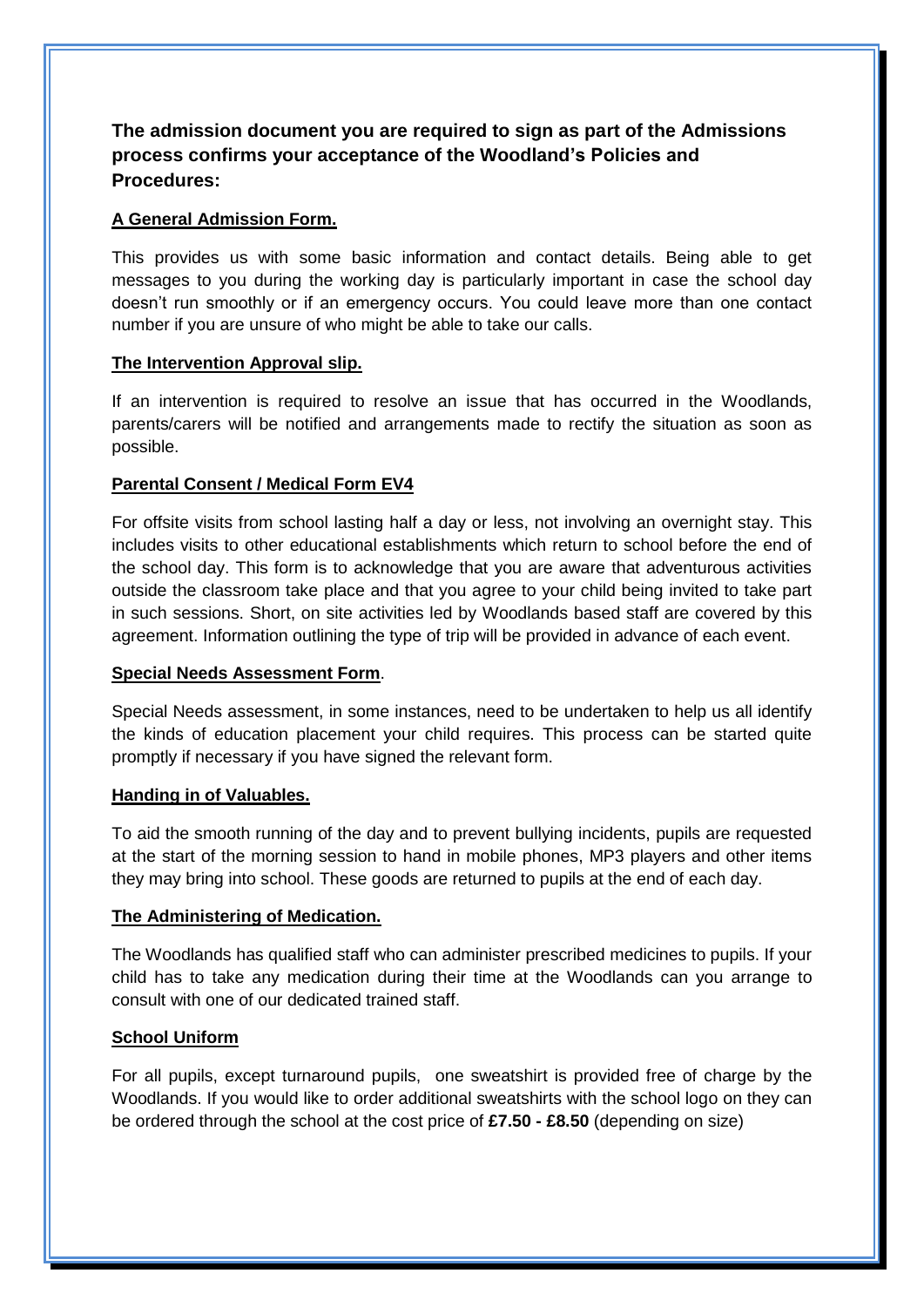#### **Attendance Agreement / Contract**

At the Woodlands, we have high expectations for the attendance of the young people on roll. This is because we recognise that all absence is potentially detrimental to a child's education.

Missing school can damage children's achievements, disrupt the school's routines and affect other children's learning. It can also leave children at risk of anti-social behaviour and youth crime. Above all, missing out on the opportunities provided in school can have a long-term effect on children's chances in life.

In order for young people to gain maximum benefit from their time at the Woodlands, and to maximise future life opportunities, it is imperative that young people attend every day.

#### **The Woodlands ask parents to support these high expectations by:**

- Ensuring their child attends the Woodlands every day.
- Agreeing to a minimum 92% expected level of attendance.
- Contacting the Woodlands on the first day of absence to notify the Woodlands of the reasons for absences, and the expected date of return.
- Where medical absences persist beyond day 1 of illness, keep in regular contact (ideally daily) with the Woodlands.
- Where attendance has fallen below 92%, providing medical evidence to corroborate absences (sight of G.P. appointment card, medication with child's name on it, hospital appointment letter)

#### **Transport**

Pupils are offered free transport if they live more than 3 miles away from the Woodlands. If a pupil is unable to attend the Woodlands, parents should telephone their transport contact number, as early as possible, to avoid an unnecessary journey by the taxi company.

A call should also be made to the school stating the reason for absence

#### **Adventure Play Trail / Small Trampoline**

We have an adventure play trail and a small trampoline in the school grounds for our younger children. This equipment is used to help our children to be active whilst firing their imagination and creativity. All the materials used are safe, secure and robust.

#### **PG Films**

On occasions, as part of the literacy curriculum we show PG Guidance DVD's, such as Roald Dahl's, 'The Witches' and other similar films. We require consent to allow your child to watch PG Guidance films if they are under 12 years old.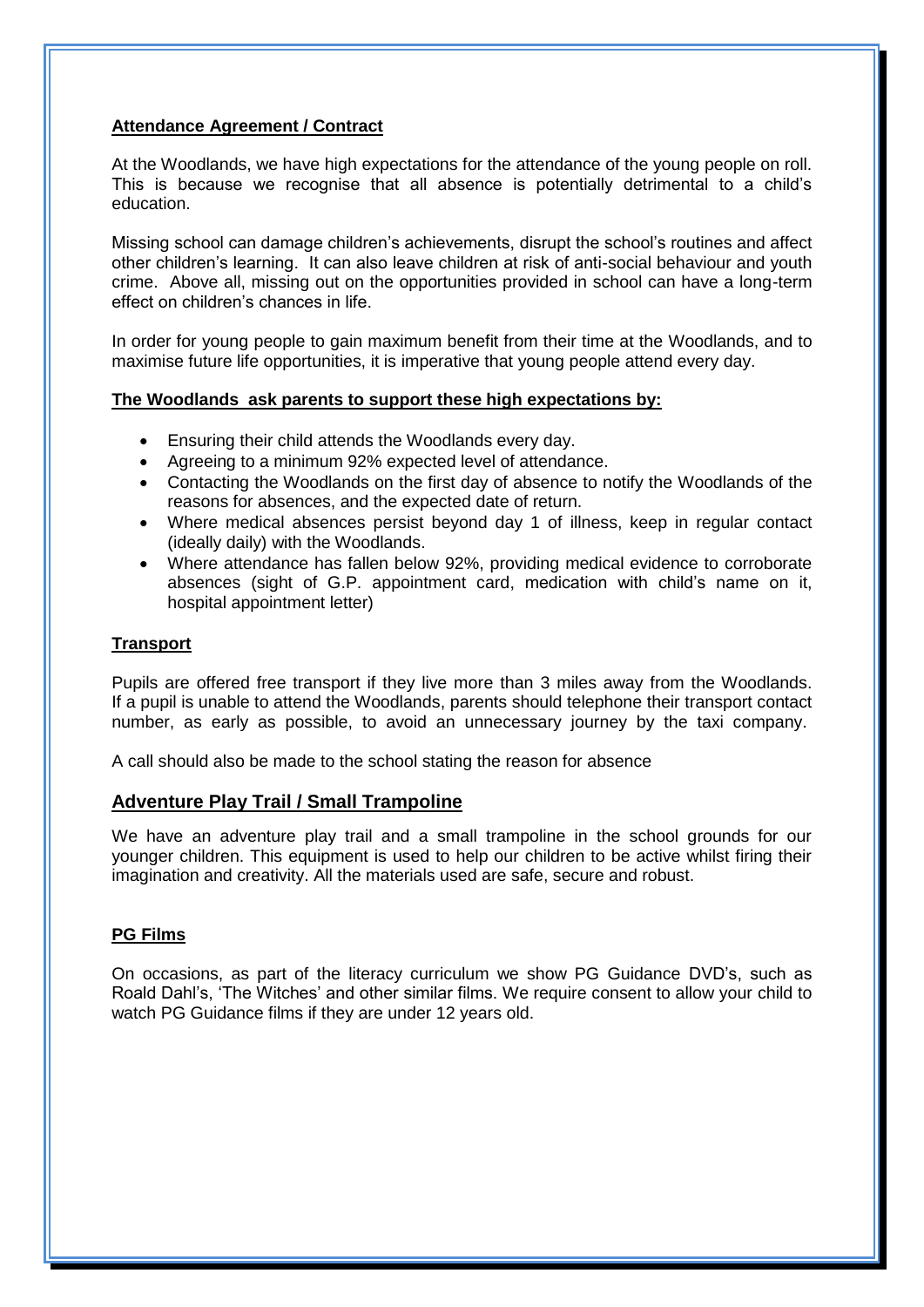#### **Forest Schools**

Taking part in Forest School is a regular activity during placement at the PRU. Sessions will be led by a qualified Forest School Leader. Children will, at an appropriate level, have opportunities to work with hand tools and small fires through the course of their Forest School work. Children will work in groups containing adult-child ratios of at least 1:4 at all times. Children may be photographed during Forest School activities for the school's own use.

#### **Cottage Cash Reward Scheme**

Pupils are able to earn 'Cottage Cash' through a variety of ways including:

- Full lesson marks throughout the day
- 100% attendance all week
- Full uniform all week
- Completion of homework returned on time

This type of General Rewards System for Effort and Good Work is becoming increasingly popular in schools and this is another aid for your child's transition. With parent and carer help and co-operation we feel the pupils will benefit even more.

Pupils are able to then trade Cottage Cash for rewards from a Cup of Tea or Pot Noodle etc. to activities such as Go Carting or Quad Biking etc.

#### **Homework**

Maths and English homework will be given out each week. Each piece should take about 25 minutes to do but obviously some will take a little more time, some a little less. Parents / Carers are asked to encourage their child and help them with the work if necessary. In their future placement, work done at home will be a big part of their timetable.

#### **School Day**

Pupils are offered free transport if they live more than 3 miles away from the Woodlands. The school day starts at 9.00am with a mid-morning break, a lunch and afternoon break and school finishes at 2.30pm.

At lunchtime there is a choice of hot school meals or if pupils prefer they can bring their own packed lunch. School dinners are currently priced at £1.95 per day for those not entitled to free school dinners.

#### **Transport Consent**

It may sometimes be necessary for the Woodlands staff to transport young people in their own care or act as an escort with another driver. Where this is necessary parents/carers give permission for this to happen according to the policy and guidance relating to the transportation of children.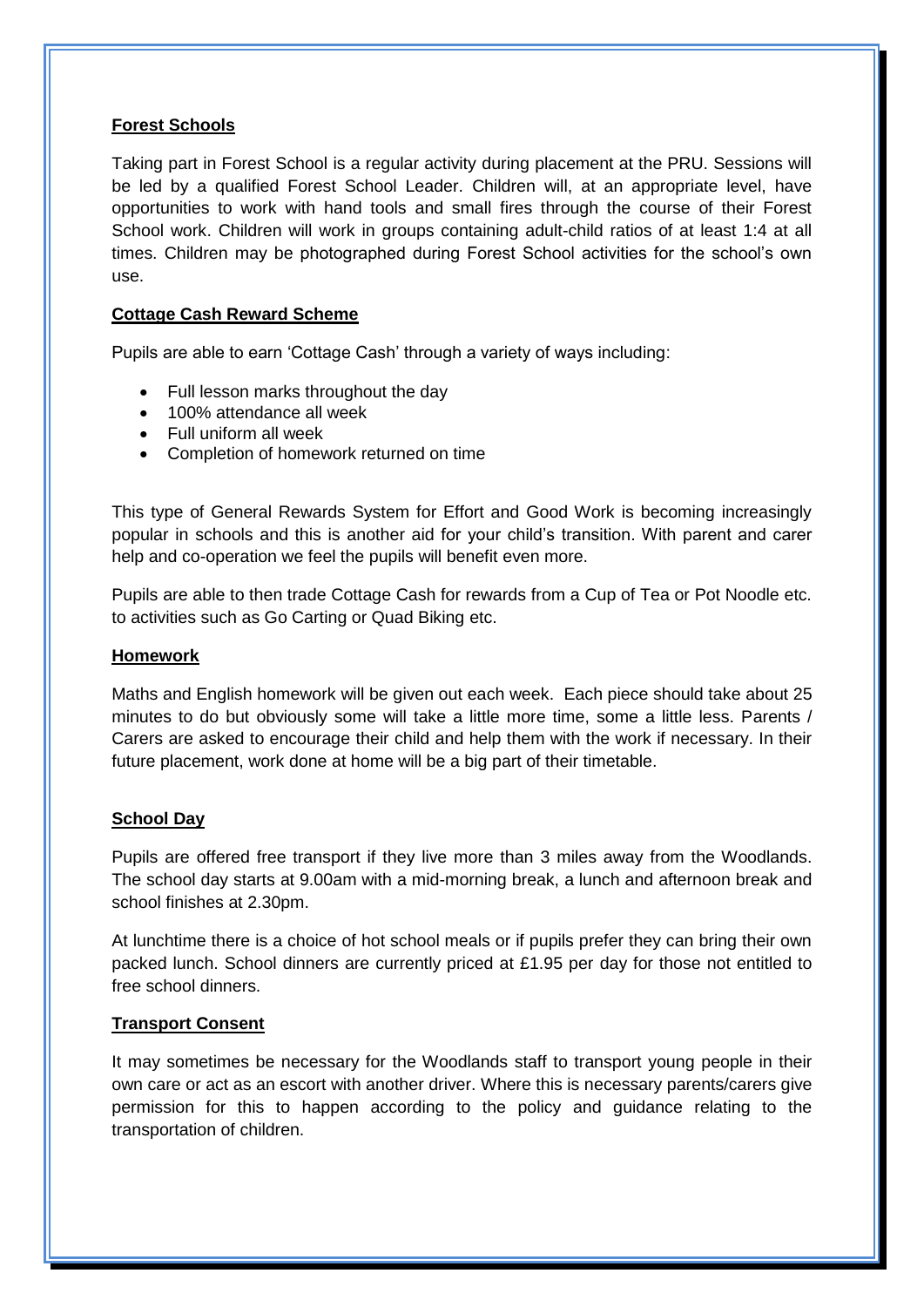#### **Equipment**

Pupils do not need to bring any writing or stationery items to school, as these are provided. If you child does bring any of these items to school and they are either lost, broken or stolen, we must stress that it is not the responsibility of the school.

We encourage pupils to leave any personal possessions at home, any items such as mobile phones, i-pods, jewellery etc. MUST be handed in on arrival to be picked up at the end of the school day.

If your child has a home/school diary this needs to be brought into school on a daily basis to maintain a high level of communication.

#### **Items not to be worn in school**

Pupils should not wear unsuitable jewellery, piercing or outdoor clothing in school. The only jewellery to be worn in school is small studs in the ear. No body or face piercing to be worn in school. Outdoor clothing must not be worn in lessons this includes track suit tops, fleece jackets or half zip tops, jumpers/jackets with hoods and other outdoor coats.

#### **The use of photographic devices at school events**

The school is aware that there is a possibility that photographic images can be used inappropriately and/or for illegal purposes.

The school is also aware that families like to record events in the children's school career.

It is the schools understanding that photographs/videos generated by parents at school events are for the sole use of the family concerned. They are not for display, distribution or any other purpose outside that family.

**Rationale** The Management Committee wishes to make every effort to prevent any inappropriate use of photographic images of the Woodlands, whilst acknowledging that families wish to photograph/film their children throughout their school career.

**Aim** To protect pupils, families and staff from inappropriate use of photographic images.

#### **Procedure**

- Images of pupils which appear on the school website will, whenever possible, be blurred and close-up pictures of individual pupils will be avoided.
- All parents will be required to acknowledge the school statement by signing for the Information Leaflet
- The proforma would be retained on the child's school records for the period they remain in school.

Parents need to understand that:

- Where they feel unable to agree to the statement limiting the taking and use of photographs, it may be necessary to prohibit the taking of photographs by that parent
- Where parents feel unable to agree that the school and/or other parents, in accordance with this statement, should be permitted to take photographs of their child, it may be necessary to consider excluding that child from that particular school activity.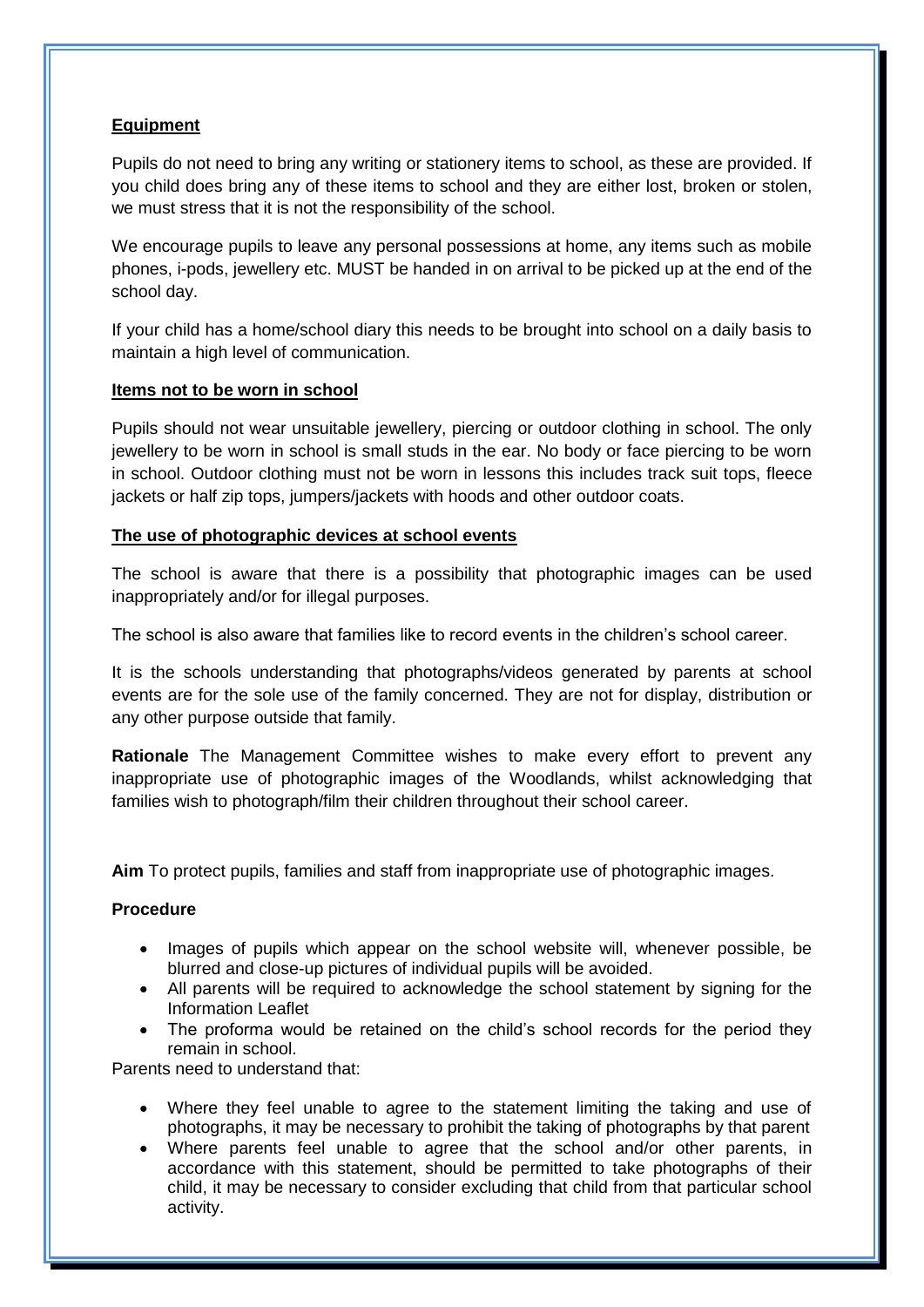#### **CCTV**

CCTV is used in and around the school buildings to aid and improve security of buildings and facilities, and for the security and protection of staff and students.

#### **Parent Support Advisor**

#### **Consent & Confidentiality**

- To give consent for a Parent Support Advisor to work with parents/carers.
- An understanding that the Parent Support Advisor will record information in the Family Information Form and in a Family Case File. This information will be stored securely and used for the purpose of providing services to me and my family which may include sharing the information with partner agencies, for example School Nurse, Education Welfare Service and additional relevant Children and Adult Services.
- Some general information may be used for quality control purposes and to monitor impact of the Parent Support Advisor. No information that identifies individuals is given for this purpose and family or individual names will be included in reports or data collection systems used by PSAs. Any reports are to ensure that Parent Support Advisors provide the best possible service.
- Information recorded by the Parent Support Advisor may be shared with his/her Supervisor during supervision sessions.
- An understanding that the records contained within the Family File will move between schools according to which school my child attends and this will be discussed with me at the appropriate time.

Durham County Council is the Data Controller for the purposes of the Data Protection Act 1998. Its task under the law is to ensure that any information we collect is only used for the purpose we declare and that it does not go to anyone who is not entitled to see it.

An understanding that the exception to this agreement is if at any point during this support any information shared causes the Parent Support Advisor to be concerned that there may be significant harm or risk of harm to an infant, child or young person the Parent Support Advisor is legally obliged to share that information with appropriate agencies.